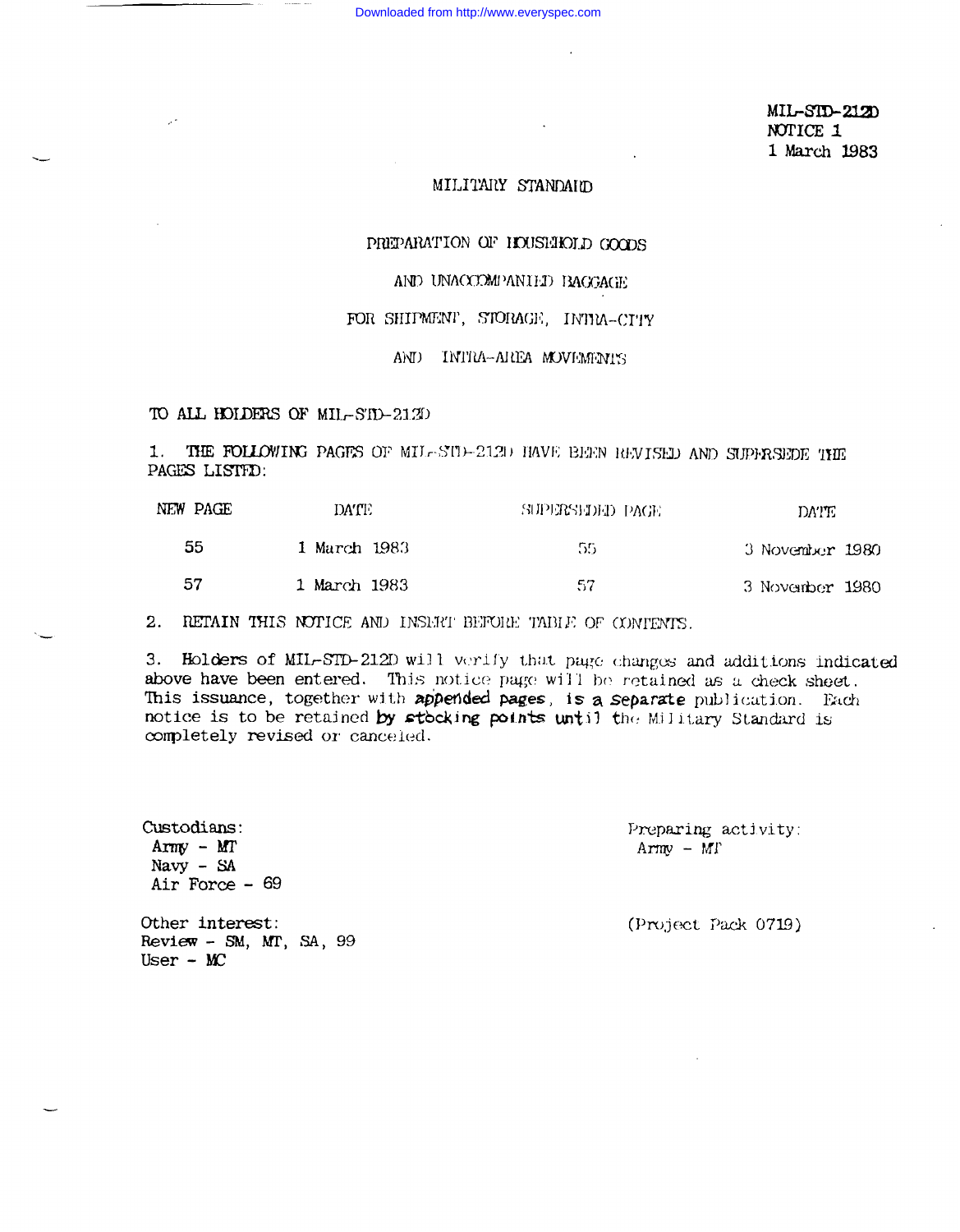$MIL-SID-21.2D$ 1 March 1983

well manufactured and free from imperfections which may effect their utility. Size and spacing of nails will be in accordance with the best commercial practice. All unclinched nails will be either cement-coated or chemically etched.

5.5.3.4 Cartons. Cartons of solid or corrugated fiberboard will be used for packing linens, books, bedding, lampshades, draperies or other similar articles. After packing, cartons must be sealed by taping lengthwise at the joint on top and bottom. The sidewalls and ends of the corrugated or solid fiber cartons will be a minimum average bursting strength of 200 pounds per square inch. The inside dimension of the carton, length, width, and depth totaled, will not exceed 75 inches with a weight limitation of 65 pounds. Egg crates, fruit or vegtables crates, tea crates, and similar type boxes will not be used. Boxes may be used in lieu of cartons when the ordering officer determines that their use is necessary to assure protection and safe movement of the articles.

5.5.3.5 Barrels, fiber drums and cartons. Wood barrels, fiber drums or cartons with a capacity of not less than 5 cubic feet are to be used for packing glassware, chinaware, bric-a-brac, table lanp bases, and other fragile articles. When packing of fragile items has been completed and space is left in a dish pack, such space may be used for packing other light items. These containers shall not contain more than 120 pounds and will have a sidewall bursting strength of a minimum average of 350 pounds per square inch. Corrugated containers may be used in lieu of barrel or drum-type containers. The sidewalls and ends of the container will be of a minimum bursting" strength of 350 pounds per square inch. Not more than 120 pounds of material will be packed therein. The sum of the interior, horizontal, and vertical girths will be not less than 157 inches for wooden barrels, fiber drums, or other drum-type containers. The cube of corrugated containers will be determined by actual measurements.

5.5.3.6 Filler material. Good quality wood excelsior pads, wood wool excelsior pads, shredded paper pads, ccllulosic (bubble pak, etc.) cushioning material, fiberboard, corrugated fiberboard, unicellular foam, unprinted newsprint or kraft paper will be used as a filler.

5.5.3.7 Padding. New and good quality, used-wood excelsior pads, unicellular foam, shredded paper pads, or other equally suitable material will be used when required.

5.5.3.8 Wrapping. Wrapping paper or unicellular foam will be new and clean and appropriate for the purposes intended. Each item of silverware, silver ornamentation, or brass that is not coated to prevent tarnishing will be completely wrapped in nontarnish tissue paper or uniccllular foam.

5.5.3.9 Paper. Kraft paper shall be clean and not less than 30 pounds in weight. All waxed paper used will be new or manila wax or equivalent of not less than 30 pound weight. Treated paper may be used if it is "Butcher" type paper, free from creases and folds.

5.5.3.10 Unicellular foam. All unicellular foam wrapping material will be new and clean and confom-to 4.2.2 **or** 4.2.4.

5.5.4 Manner of packing.

L

 $\overline{\phantom{0}}$ 

-—

Supercedes page 55 of 3 November 1980